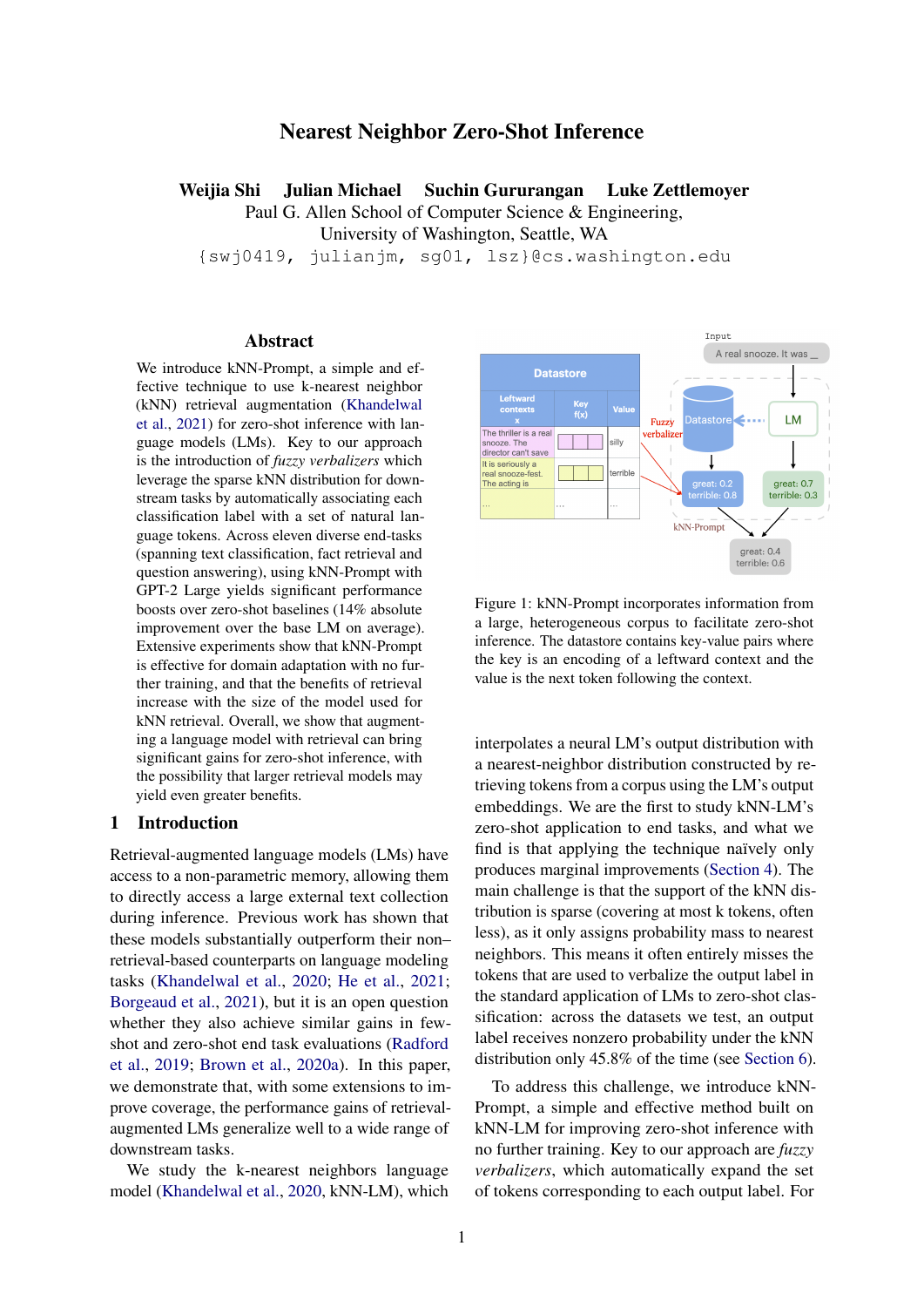example, in [Figure 1,](#page-0-0) the verbalized label of the negative sentiment is "terrible". Our fuzzy verbalizer also maps "silly" to negative sentiment, allowing the model to better leverage the information available in the kNN distribution.

Extensive experiments [\(Section 3\)](#page-3-0) show that using kNN-Prompt with a heterogeneous datastore consistently improves an LM's zero-shot abilities on eleven tasks, including sentiment analysis, topic classification, entailment, fact retrieval and question answering. These improvements hold for every model in the GPT-2 family. Furthermore, kNN-Prompt can be adapted to new domains and tasks with no further training [\(Section 5\)](#page-4-1). With a domainspecific datastore corpus, we achieve comparable or better performance to prompting the LM after domain-adaptive pretraining [\(Gururangan et al.,](#page-7-2) [2020\)](#page-7-2) on that corpus. To better understand these gains, we conduct a thorough analysis [\(Section 6\)](#page-5-0), showing that fuzzy verbalizers are essential for leveraging the kNN distribution, the benefits of retrieval increase with retrieval model size, and even relatively small datastores can yield sizeable performance gains if they are tailored to the domain or task.

Overall, our results show how retrieval can benefit zero-shot inference with LMs on a wide variety of tasks, and suggest that applying retrieval with larger models may yield even greater benefits. Code and data are available at [github.com/](github.com/swj0419/kNN_prompt) [swj0419/kNN\\_prompt](github.com/swj0419/kNN_prompt).

## 2 Method

To perform zero-shot prediction on a downstream task using a pretrained language model, we recast the task as language modeling [\(Radford et al.,](#page-8-3) [2019\)](#page-8-3) by converting each input instance into a natural language prompt [\(Section 2.1\)](#page-1-0). We then augment the pretrained model with the knearest-neighbors language modeling technique from [Khandelwal et al.](#page-8-1) [\(2020\)](#page-8-1). To better benefit from the sparse kNN distribution, we introduce *fuzzy verbalizers* for mapping from the LM's outputs to a distribution over task-specific labels [\(Sec](#page-2-0)[tion 2.3\)](#page-2-0). Finally, we decode the output from this label distribution using the domain-conditional PMI scoring method of [Holtzman et al.](#page-8-4) [\(2021\)](#page-8-4).

#### <span id="page-1-0"></span>2.1 Prompting and Verbalizers

We address classification problems where an instance consists of an input sequence of tokens

 $\mathbf{x} = (x_0, x_1, ..., x_{|x|})$  from a vocabulary V and an output label  $y \in Y$ . The output label set Y may be fixed for the task (*text classification*) or provided for each instance as a set of expressions in  $\mathcal{V}^*$ (*multiple-choice*). For example, in the sentiment analysis example in [Figure 2,](#page-2-1) the input is  $x = "Mr.$ Tsai is one of world cinema's most gifted artists." The output labels are  $Y = \{y^+, y^-\}$ , referring to positive and negative sentiment.

To cast the task as language modeling, we deterministically transform each input example x into a **prompt**  $p(x)$ . Providing this prompt to an LM yields a probability distribution

$$
P_{LM}(\mathbf{z} \mid p(\mathbf{x})) = \prod_{z_i} P_{LM}(z_i \mid p(\mathbf{x}), \mathbf{z}_{\leq i})
$$

over continuation sequences  $z \in \mathcal{V}^*$ . To extract an output label from these continuations, we apply *verbalizers*  $V : y \rightarrow V^*$  [\(Schick and Schütze,](#page-9-0) [2021\)](#page-9-0) which map each output label  $y \in Y$  to a natural language expression  $V(y) = z$ . We can then compute a probability for each label:

$$
P(y | x) \propto P_{LM}(V(y) | p(x)), \tag{1}
$$

normalizing over all  $y \in Y$ .

For example, our prompt transformation for sentiment analysis adds *It was* after the input, and uses the verbalizer  $V(y^+) = great, V(y^-) = terrible,$ which classifies sentiment according to the relative probabilities of *It was great* and *It was terrible* after the input sequence (see [Figure 2,](#page-2-1) bottom left). In the case of multiple-choice problems, our verbalizer is just the identity function.

## <span id="page-1-2"></span>2.2 k-Nearest Neighbors Language Modeling

Following [Khandelwal et al.](#page-8-1) [\(2020\)](#page-8-1), we augment the LM with a *datastore* from which it can retrieve tokens that inform its predictions, improving performance without further training.

The datastore is a key-value store generated by running the LM over a corpus of text. Each value is a token  $w \in V$  from the corpus, and its key is the vector hidden representation at the output layer of the LM running forward on the left context  $c \in \mathcal{V}^*$ (call this  $f(c)$ ). At inference time, when predicting the next token for an input sequence c, the kNN-LM retrieves the k nearest neighbors of c from the datastore according to the distance  $d(\cdot, f(c))$  of their key vectors.<sup>[1](#page-1-1)</sup>

<span id="page-1-1"></span><sup>&</sup>lt;sup>1</sup> In this work, we use Euclidean distance; [Khandelwal et al.](#page-8-1) use its square.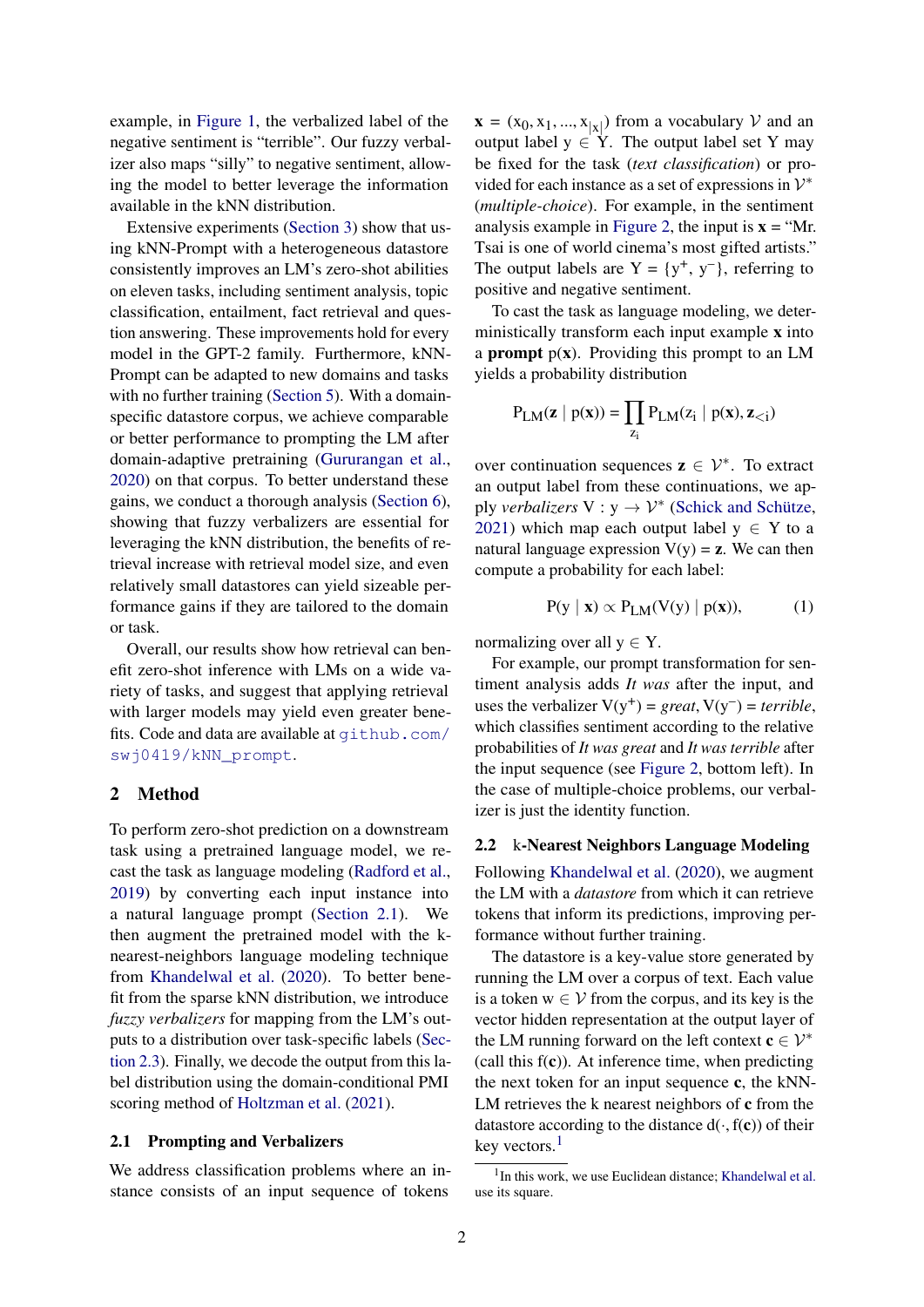<span id="page-2-1"></span>

Figure 2: An illustration of kNN-Prompt applying to sentiment analysis tasks. Texts are encoded in the datastore, where each entry consists of a representation of a leftward context and its next token. During inference, a test example is mapped to a prompt form and used to retrieve the k most similar contexts and their next tokens from the datastore. kNN distribution is a multinomial computed on the distance of the text example and similar contexts. The final prediction is formed by combining the kNN distribution with the language model's output distribution.

A softmax over the (negative) distances induces a distribution over the the tokens  $w_i$  in the nearest neighbor set:

$$
P_{kNN}(v\mid \boldsymbol{c}) \propto \sum_{(f(\boldsymbol{c}_i),w_i)} \mathbb{1}_{v=w_i} e^{\frac{-d(f(\boldsymbol{c}_i),f(\boldsymbol{c}))}{t}}
$$

where t is a temperature parameter.<sup>[2](#page-2-2)</sup> We can then interpolate this with the original LM as follows:

$$
P_{kNN-LM}(v \mid c) = (1 - \lambda)P_{LM}(v|c) + \lambda P_{kNN}(v|c).
$$

The hyperparameters for the kNN-LM approach are the number k of nearest neighbors, the interpolation constant  $\lambda$ , the temperature t, and the choice of datastore.

## <span id="page-2-0"></span>2.3 Fuzzy verbalizers

One challenge in performing zero-shot inference with LMs on downstream tasks is the choice of verbalizer. On one hand, LMs may be highly sensitive to the particular surface form in ways that are irrelevant to the classification task [\(Holtzman](#page-8-4) [et al.,](#page-8-4) [2021\)](#page-8-4). On the other hand, for a kNN model, the k nearest neighbor set is sparse and may fail

to cover any of the tokens in the set of verbalizers (i.e.,  $P_{kNN}(V(y)) = 0$  for all  $y \in Y$ ), limiting its utility in those cases. To address these issues, we introduce *fuzzy verbalizers*, which associate each label y with a neighborhood of token sequences around a specific verbalization  $V(y) \in \mathcal{V}^*$ .

To do this, we first associate each token  $v \in V$ with a neighborhood  $\mathcal{N}(v) \subset \mathcal{V}$  of similar tokens. In particular, we use v's top-5 most similar words according to the cosine similarity of their GloVe embeddings [\(Pennington et al.,](#page-8-5) [2014\)](#page-8-5), as well as any of v's synonyms in ConceptNet [\(Speer et al.,](#page-9-1)  $2017$ ).<sup>[3](#page-2-3)</sup> Then, for the purposes of calculating the probability of a verbalized label  $z = V(y)$ , we treat a prediction of any token in each  $z_i$ 's neighborhood as a viable substitute for it, marginalizing over  $\mathcal{N}(z_i)$  at each timestep:

<span id="page-2-4"></span>
$$
P_{FV}(y \mid x) \propto \prod_{z_i \in V(y)} \sum_{v \in \mathcal{N}(z_i)} P(v \mid p(x), z_{< i}) \quad (2)
$$

This incorporates more information from the LM to inform the induced distribution over labels  $P_{FV}(v)$ x), and in the case of a kNN-based model, helps mitigate the effect the sparsity of the kNN distribution has on zero-shot prediction (see [Section 6\)](#page-5-1).

<span id="page-2-2"></span> $2$ We have added the temperature adjustment in the softmax on top of [Khandelwal et al.'](#page-8-1)s kNN-LM formulation.

<span id="page-2-3"></span><sup>3</sup><https://conceptnet.io>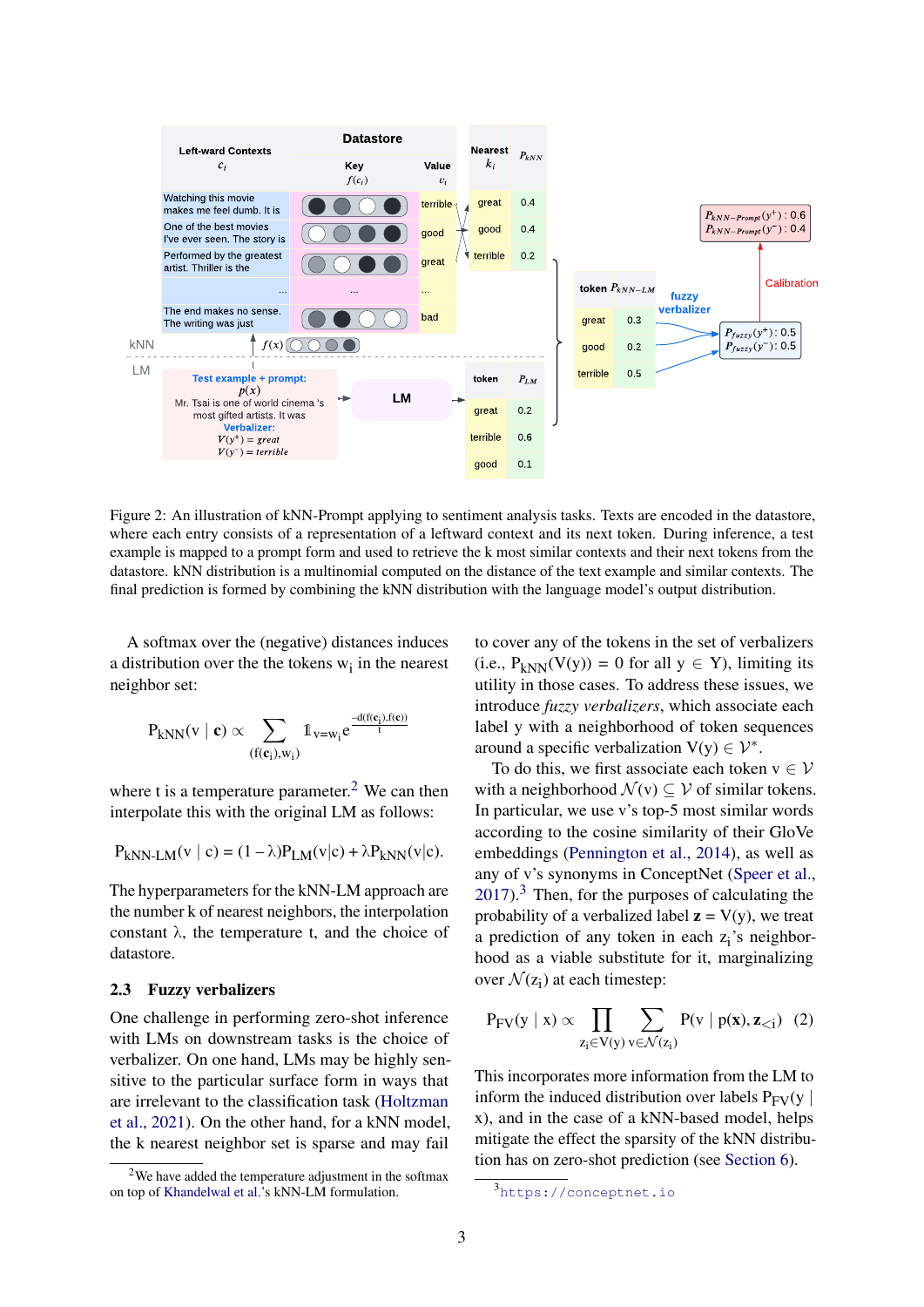<span id="page-3-4"></span>

| Corpus                | <b>Size</b> | # Tokens |
|-----------------------|-------------|----------|
| Wikitext-103          | 181MB       | 114M     |
| <b>Amazon Reviews</b> | 89MB        | 19M      |
| <b>CC-NEWS</b>        | 457MB       | 324M     |
| <b>IMDB</b>           | 45MB        | 8M       |
| Total                 | 722MB       | 465M     |

Table 1: Statistics of our heterogeneous datastore corpora.

### <span id="page-3-5"></span>2.4 Full model

To make a zero-shot prediction for an input x, we first transform it into a prompt  $p(x)$  and obtain a distribution over continuations (z) with a kNN-LM:  $P_{kNN-I M}(\mathbf{z} \mid \mathbf{p}(\mathbf{x}))$ . We then convert this to a probability distribution over output labels  $P(y | p(x))$ using a fuzzy verbalizer [\(Section 2.3,](#page-2-0) [Equation 2\)](#page-2-4). Finally, we output the best label according to the *domain-conditional PMI* scoring rule [\(Holtzman](#page-8-4) [et al.,](#page-8-4) [2021\)](#page-8-4):

$$
PMI_{DC}(y, p(x)) = \log \frac{P(y | p(x))}{P(y | p)},
$$

where **p** is a task-dependent string which is independent of the particular input (generally the local context at the end of the prompt, e.g., we use  $p =$  "It was" for sentiment analysis, as shown in [Figure 2\)](#page-2-1).

## <span id="page-3-0"></span>3 Experimental Setup

#### 3.1 Tasks

We experiment with 11 tasks, including fact retrieval, question answering, topic classification, sentiment analysis, entailment and partisanship classification.

Topic Classification We use the AG News (AGN) and Yahoo! Answers (Yahoo) corpora from [Zhang et al.](#page-9-2) [\(2015\)](#page-9-2) for topic classification.

Sentiment and Partisanship We study sentiment analysis using the Rotten Tomatoes (RT) and SST-2 corpora of [Socher et al.](#page-9-3) [\(2013\)](#page-9-3), movie reviews from [Pang and Lee](#page-8-6) [\(2005,](#page-8-6) MR), the customer review dataset from [Hu and Liu](#page-8-7) [\(2004,](#page-8-7) CR) consisting of Amazon and Yelp reviews, and the hyperpartisan news detection dataset from [Kiesel](#page-8-8) [et al.](#page-8-8) [\(2019,](#page-8-8) HYP), which focuses on classifying whether a text exhibits extreme political views.

Entailment Entailment datasets focus on classifying whether one sentence plausibly implies another to be true or false. We evaluate on the CommitmentBank [\(de Marneffe et al.,](#page-7-3) [2019,](#page-7-3) CB) and the Recognizing Textual Entailment [\(Dagan et al.,](#page-7-4) [2010,](#page-7-4) RTE) dataset provided in GLUE [\(Wang et al.,](#page-9-4) [2018\)](#page-9-4).

Fact Retrieval and Question Answering We evaluate fact retrieval with the LAMA probe [\(Petroni et al.,](#page-8-9) [2019\)](#page-8-9), which tests an LM's recovery of factual subject-relation-object triples using a cloze format (e.g., Dante was born in [Mask]). We use test examples where the missing token is at the end of the sentence (suitable for left-to-right LMs) and we report the mean accuracy across all triples. For question answering, we consider CommonsenseQA [\(Talmor et al.,](#page-9-5) [2019,](#page-9-5) CQA), consisting of multiple-choice commonsense questions authored by crowd-workers on the basis of knowledge encoded in ConceptNet [\(Speer](#page-9-1) [et al.,](#page-9-1) [2017\)](#page-9-1). Since the the answers for LAMA and CommonsenseQA can be any string, we perform beam decoding from our LM to produce a set of possible outputs and proceed as in the multiple-choice case.

## <span id="page-3-6"></span>3.2 kNN-Prompt Model Details

Inference Model For our main experiments, we directly use GPT-2 large from Huggingface<sup>[4](#page-3-1)</sup> as our base LM. We consider other model sizes in [Section 6.](#page-5-0)

Retriever Model Following the inference model, we use GPT-2 large to build the datastore. The keys are the 1280-dimensional hidden representations before the final MLP which predicts the token distribution at each timestep, produced using a single forward pass over the datastore corpus. For efficient similarity search, we create a FAISS [\(Johnson](#page-8-10) [et al.,](#page-8-10) [2019\)](#page-8-10) index and search for nearest neighbors by Euclidean distance.

**Datastore Corpus** For our datastore, we aim to curate a large, heteregenous corpus of data broadly relevant to the tasks we evaluate. To this end, we combine four sources of data including Wikitext-103 [\(Merity et al.,](#page-8-11) [2016\)](#page-8-11), the Amazon review corpus of [He and McAuley](#page-8-12) [\(2016\)](#page-8-12), and subsets of  $CC\text{-}NEWS^5$  $CC\text{-}NEWS^5$  and IMDB<sup>[6](#page-3-3)</sup> sampled uniformly from each. [Table 1](#page-3-4) lists the specifics of each data source.

<span id="page-3-1"></span><sup>4</sup> https://github.com/huggingface/transformers

<span id="page-3-2"></span><sup>5</sup> https://huggingface.co/datasets/cc\_news

<span id="page-3-3"></span><sup>6</sup> https://datasets.imdbws.com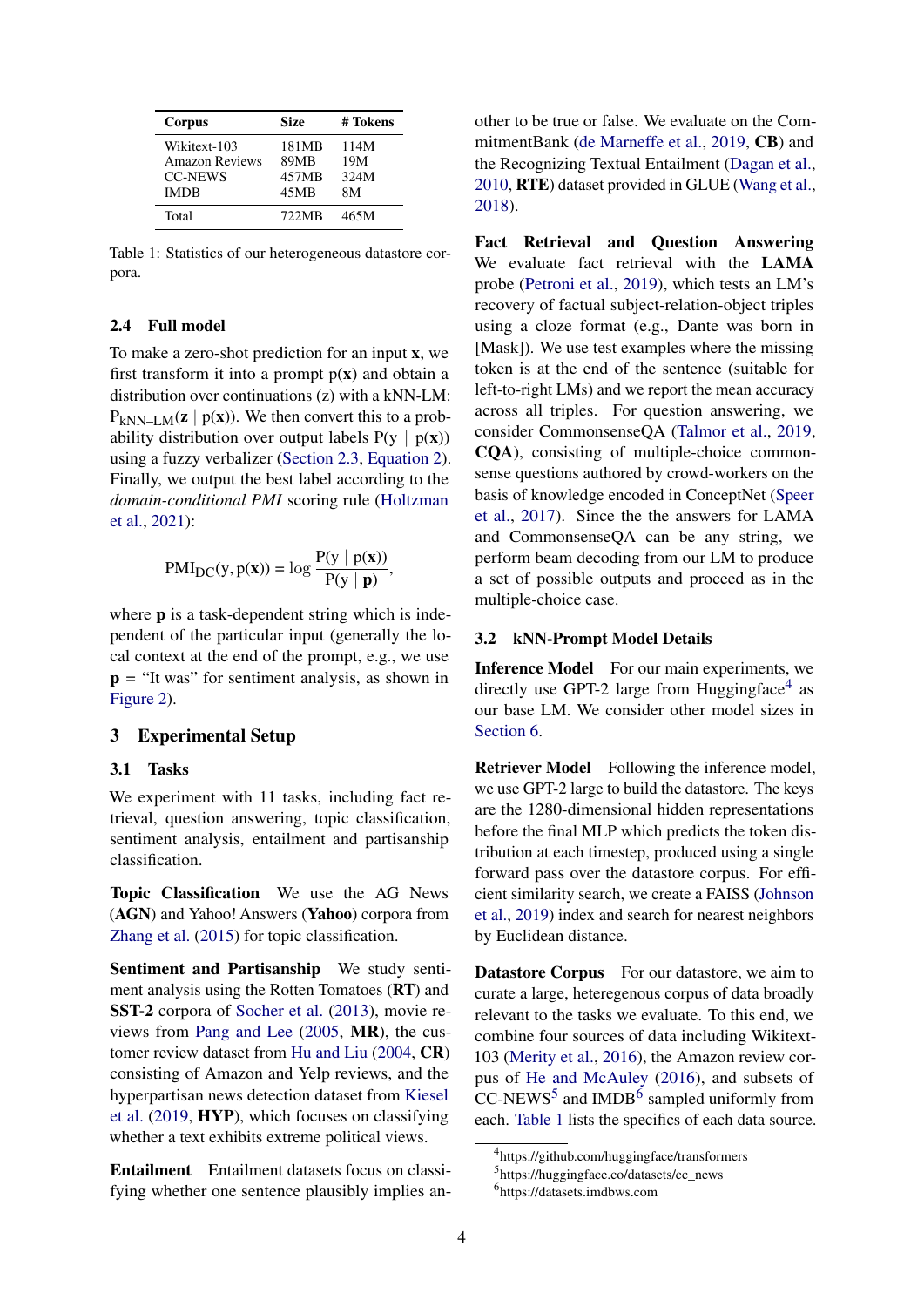<span id="page-4-2"></span>

|                           |      |      |      |      | RTE CQA CB Yahoo LAMA RT SST-2 CR MR HYP AGN Avg            |      |                          |  |                |           |        |
|---------------------------|------|------|------|------|-------------------------------------------------------------|------|--------------------------|--|----------------|-----------|--------|
| -LM                       |      |      |      |      | 47.6 33.3 48.1 37.7 12.1 53.8 77.6 73.5 55.6 58.4 75.1 52.5 |      |                          |  |                |           |        |
| LM+PMI                    | 54.6 | 46.5 | 52.0 | 45.6 | 18.3 78.9                                                   |      | 74.1 67.3 78.7 51.2      |  |                | 66.9 57.6 |        |
| kNN-LM                    | 52.3 | 42.9 | 49.6 | 36.2 | 16.8                                                        | 55.3 | $-78.2$                  |  | 76.8 53.0 59.2 | 70.2 53.8 |        |
| kNN-Prompt 54.9 49.2 57.2 |      |      |      | 53.4 | 29.5                                                        |      | 84.1 87.8 84.7 82.3 60.5 |  |                | 77.1      | - 66.6 |

Table 2: Zero-shot results on a variety of tasks. Our model, kNN-Prompt, handily outperforms [Holtzman et al.](#page-8-4) [\(2021\)](#page-8-4)'s PMI scoring method alone (LM+PMI) as well as the base kNN-LM method of [Khandelwal et al.](#page-8-1) [\(2020\)](#page-8-1).

<span id="page-4-3"></span>

|            | CR.          | <b>HYP</b>          | <b>LAMA</b>  |
|------------|--------------|---------------------|--------------|
| LM         | $82.6_{4}$ 1 | 59.0 <sub>0.5</sub> | $10.5_{2.4}$ |
| $LM+PMI$   | $73.3_{5.5}$ | 58.826              | 18.237       |
| kNN-LM     | $82.3_{42}$  | 58.9 <sub>15</sub>  | $18.9_{1.6}$ |
| kNN-prompt | $84.8_{1.7}$ | 63.4 <sub>11</sub>  | $29.2_{1,2}$ |

Table 3: The mean and standard deviation for 4 uniformly sampled sets of 4 demonstration examples used for few-shot inference.

Inference Procedure We retrieve k=512 neighbors, soften the kNN distribution with a temperature value of 3 and use an interpolation factor of  $\lambda = 0.3$ . Our primary evaluation is zero-shot. All hyperparameters were chosen on the basis of development experiments (see [Section 6](#page-6-0) for more details).

## 3.3 Baselines

LM is the result of prompting the base language model (GPT-2 Large), choosing the output label whose verbalizer has the highest probability under the language model  $P_{LM}(V(y) | p(x))$ .

LM+PMI is the approach of [Holtzman et al.](#page-8-4) [\(2021\)](#page-8-4), calibrating LM with domain-conditional PMI scoring [\(Section 2.4\)](#page-3-5).

kNN-LM directly applies the kNN-LM of [Khan](#page-8-1)[delwal et al.](#page-8-1) [\(2020\)](#page-8-1) in the same way as LM, choosing the highest-probability output label.

## <span id="page-4-0"></span>4 Experimental Results

Results for zero-shot prediction are in [Table 2.](#page-4-2) kNN-Prompt outperforms all baselines in all tasks, improving over the base LM by 14.1% on average. The gains are particularly pronounced for MR and RT (sentiment analysis on movie reviews), Yahoo (topic classification), and LAMA (fact recovery). For MR and RT, the gains seem to come mostly from PMI calibration. On the other hand, large performance boosts on LAMA only come with the full kNN-Prompt model, which indicates the importance of combining retrieval, fuzzy verbalization, and PMI calibration for this task.

Interestingly, the kNN-LM alone yields a fairly small improvement over the base LM (about 1–2% on average). It is not strong enough to outperform LM+PMI even on LAMA, which intuitively should benefit from retrieval. This suggests that the fuzzy verbalizer and PMI calibration methods may help kNN-Prompt better leverage the information in the k-nearest neighbors distribution. We carefully examine possible sources of kNN-Prompt's performance gains in [Section 6.](#page-5-0)

Few-shot inference For a subset of tasks, we additionally compare to a few-shot setting where we prepend four examples uniformly sampled from the training data to the input [\(Table 3\)](#page-4-3). The demonstration examples are converted to prompt and verbalizer format. We report the mean accuracy and standard deviation with 4 different random seeds. We find that kNN-Prompt consistently outperform baselines, demonstrating that kNN-Prompt is applicable to the few-shot setting as well. We leave further exploration of this phenomenon to future work.

#### <span id="page-4-1"></span>5 kNN-Prompt for Domain Adaptation

One of the advantages of retrieval-based LMs is that they can be adapted to new domains with no further training.

To test this capability, we replace our heterogeneous datastore (Section [3.2\)](#page-3-6) with domain-specific ones for several tasks. To build these domainspecific datastores, we select Amazon Reviews for CR, CC-NEWS for HYP and Wikitext-103 for LAMA, and encode them separately.

For comparison, we consider domain-adaptive pretraining [\(Gururangan et al.,](#page-7-2) [2020,](#page-7-2) DAPT), which further trains the LM on the domain-specific corpus. We train GPT-2 Large on each domain corpus for a single pass, then apply it to downstream tasks using our prompting and verbalizer setup and domain-conditional PMI scoring.

As shown in [Table 4,](#page-5-2) kNN-Prompt performs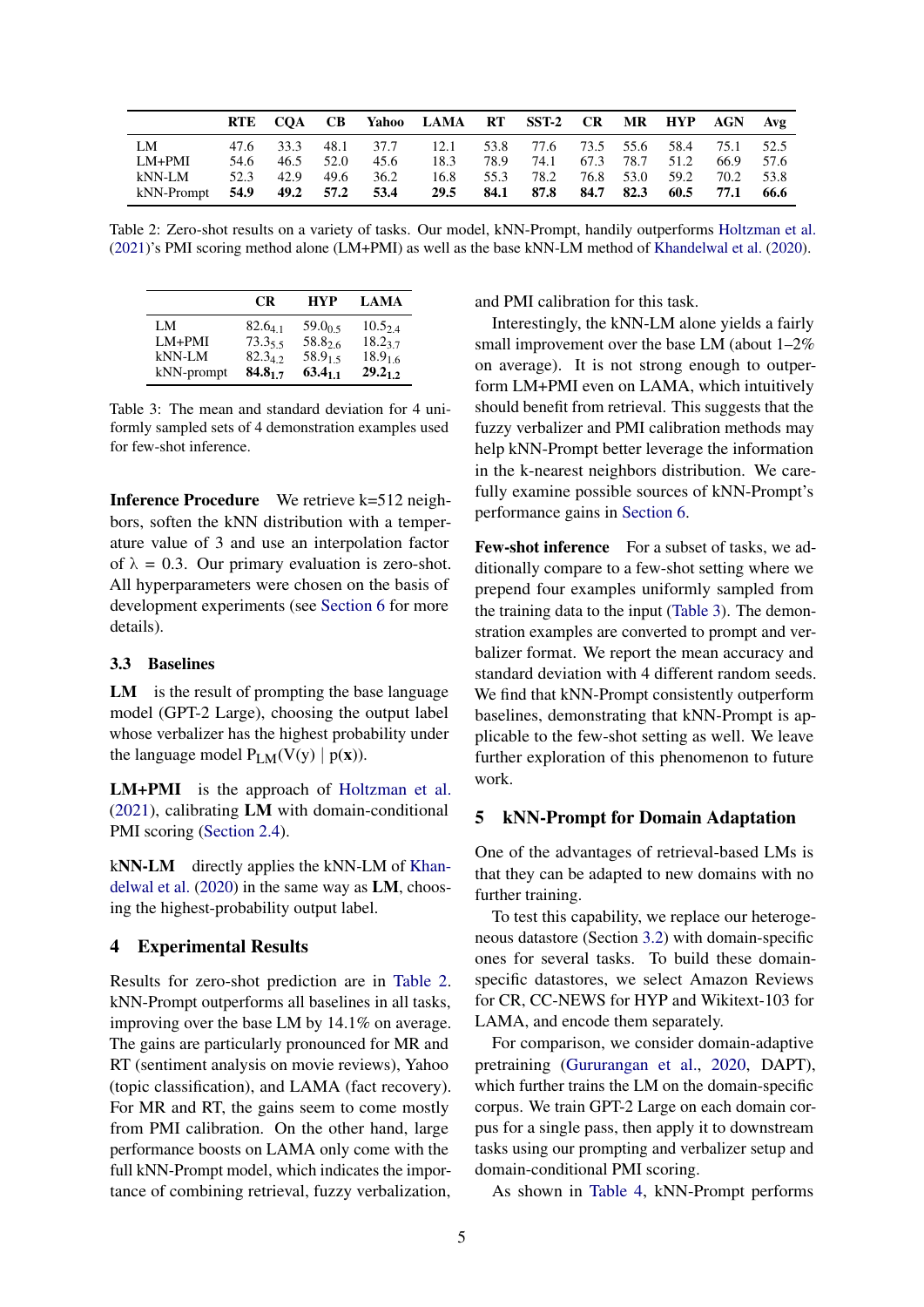<span id="page-5-3"></span>

Figure 3: Effect of the number of tokens in the datastore on MR, AGN and RT. Each line represents the kNN-Prompt model with a different datastore and the line ends when the entire available datastore is used. General, Domain, and Task refer to the heterogeneous corpus [\(Table 1\)](#page-3-4), domain-specific corpus, and task-specific corpus, respectively. We use IMDB as the domain-specific corpus for MR and RT, and CC-NEWS for AGN. The task-specific corpus is the unlabeled training data of each task. GPT-2 Large is used for both retriever and inference models.

<span id="page-5-2"></span>

|                     | CR.  | <b>HYP</b> | <b>LAMA</b> |
|---------------------|------|------------|-------------|
| $LM + PMI$          | 67.3 | 51.2       | 18.3        |
| kNN-prompt          | 85.1 | 60.8       | 28.3        |
| $DAPT$ $(LM + PMI)$ | 84.9 | 61.3       | 24.6        |

Table 4: Domain adaptation experiments using domainspecific datastores. DAPT requires training the LM on the corresponding datastore, while kNN-Prompt can use it as the datastore with no further training.

comparably with DAPT. Specifically, while DAPT slightly outperforms kNN-Prompt on CR and HYP, kNN-Prompt shows a clear advantage over DAPT on LAMA. These results indicate that kNN-Prompt is an effective method for domain adaptation. Critically, unlike DAPT, kNN-Prompt does not require further training, which is more practical and efficient for adapting very large LMs.

Effect of datastore distribution and size To better understand kNN-Prompt's potential for domain adaptation, we experiment with varying sizes and distributions of the datastore. For each task, we consider three options for the datastore corpus: our heterogeneous corpus (Section [3.2\)](#page-3-6), a domain-specific corpus, and a task-specific corpus constructed from the task's (unlabeled) training data. Each of these data sources exhibits increasing levels of relevance to the task.

[Figure 3](#page-5-3) shows how model performance varies with the choice of datastore across different datastore sizes. For a fixed number of tokens, retrieving from a task-specific datastore is best. Furthermore, token-for-token, adding task-specific data leads to more gains than domain-specific data, which in turn is better than our heterogeneous corpus.

<span id="page-5-4"></span>

| Model                         | Acc. | $\triangle$ Acc. |
|-------------------------------|------|------------------|
| LM                            | 52.5 |                  |
| LM+kNN (kNN-LM)               | 53.8 | $+1.3$           |
| LM+Fuzzy                      | 58.0 | $+5.5$           |
| $LM+PMI$                      | 57.8 | $+5.3$           |
| LM+Fuzzy+PMI                  | 60.1 | $+7.6$           |
| LM+kNN+Fuzzy                  | 62.9 | $+10.4$          |
| $LM+kNN+PMI$                  | 58.2 | $+5.7$           |
| LM+kNN+Fuzzy+PMI (kNN-Prompt) | 66.6 | $+14.1$          |

Table 5: Effect of different components on the average zero-shot accuracy across the eleven tasks.

When a sufficient amount of task-specific data is available, using it for the datastore can outperform a vastly larger corpus. For example, for AGN, using 6M tokens of unlabeled training data outperforms using our 465M token heterogeneous corpus. However, in cases where the task training data is smaller, using large heterogeneous data can be more effective, as increasing the number of tokens in the datastore always improves task performance for all of the tasks and data distributions we test. These results suggest that while having a large datastore is beneficial, curating task-specific data can also be an effective way of improving model performance, especially if datastore size is limited (e.g., due to memory constraints).

#### <span id="page-5-0"></span>6 Analysis

We perform several experiments to understand the contribution of each component of kNN-Prompt and inform our choice of hyperparameters.

<span id="page-5-1"></span>Model ablations kNN-Prompt incorporates three features on top of the base LM: kNN retrieval and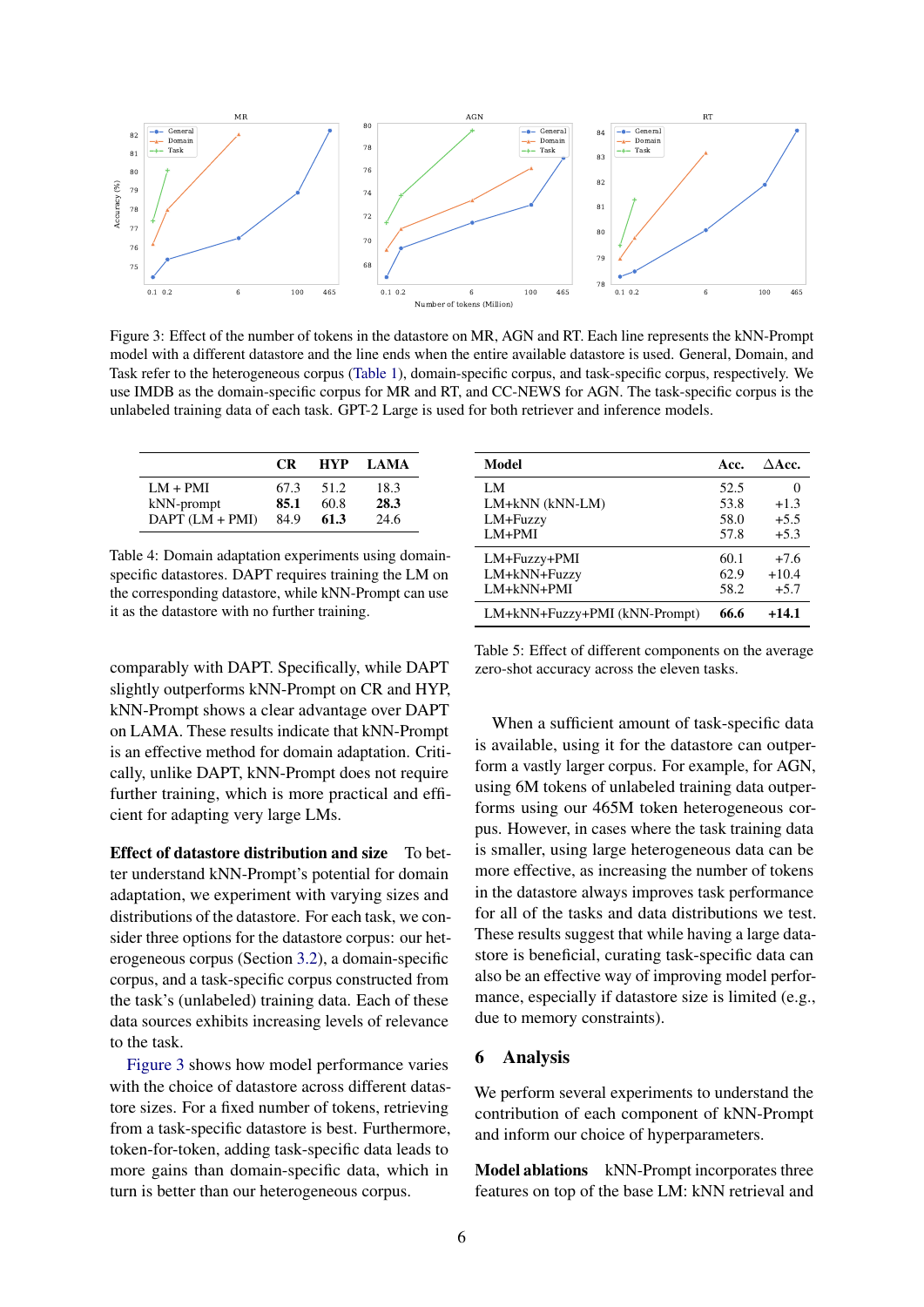<span id="page-6-1"></span>

Figure 4: Effect of the number of retrieved neighbors and softmax temperature on kNN-Prompt performance for three tasks: CR, HYP and MR. Task performance monotonically improves with the number of neighbors as k is increased to 512.

<span id="page-6-2"></span>

Figure 5: Effect of the retriever model size (GPT-2) on three tasks: CR, HYP and RTE. A size of 0 indicates that no retriever is used. Different lines represent different-sized inference models (GPT-2). The benefits of kNN-Prompt scales with the retriever model size.

interpolation [\(Section 2.2\)](#page-1-2), fuzzy verbalizers [\(Sec](#page-2-0)[tion 2.3\)](#page-2-0), and PMI scoring [\(Section 2.4\)](#page-3-5). [Table 5](#page-5-4) shows the results of ablation experiments analyzing the contribution of each component.

First, we find that the gains from kNN retrieval alone are modest (+1.3%), but much greater once we add fuzzy verbalizers on top of them (+10.4%), exceeding the contribution of the two components independently (with fuzzy verbalizers alone at +5.5%). This supports the argument that fuzzy verbalizers allow the model to make better use of the sparse support of the kNN distribution. Indeed, we find that across all tasks, an output label receives nonzero probability under the kNN distribution in kNN-LM only 45.8% of the time. With fuzzy verbalizers, this increases to 78%.

Second, we find that for the base LM, fuzzy verbalizers bring gains (+5.5%) similar to PMI scoring (+5.3%), but the gains are only partially additive when combining the two techniques (+7.6%). This suggests that by incorporating more varied surface forms into the score for each label, fuzzy verbalizers may partially — but not completely — mitigate

the surface form competition problem which PMI scoring was designed to tackle [\(Holtzman et al.,](#page-8-4) [2021\)](#page-8-4). The effect of PMI scoring is increased, however, when we use fuzzy verbalizers and kNN retrieval together (+14.1% for the full model versus +10.4% for kNN with fuzzy verbalizers), suggesting that the kNN distribution might suffer from more surface form competition problems than the base LM distribution.

<span id="page-6-0"></span>kNN retrieval hyperparameters [Figure 4](#page-6-1) shows how the number of retrieved nearest neighbors (k) and softmax temperature affect model performance on three datasets. In most cases, performance monotonically improves with the number of neighbors when k is smaller than 512 and deteriorates after that. When  $k < 256$ , a temperature of 1 performs best, while flattening the distribution is useful when retrieving more neighbors. Overall, using 512 neighbors and a temperature value of 3 performs consistently well across the tasks we test.

Retrieval model size and inference model size [Figure 5](#page-6-2) shows how performance varies with the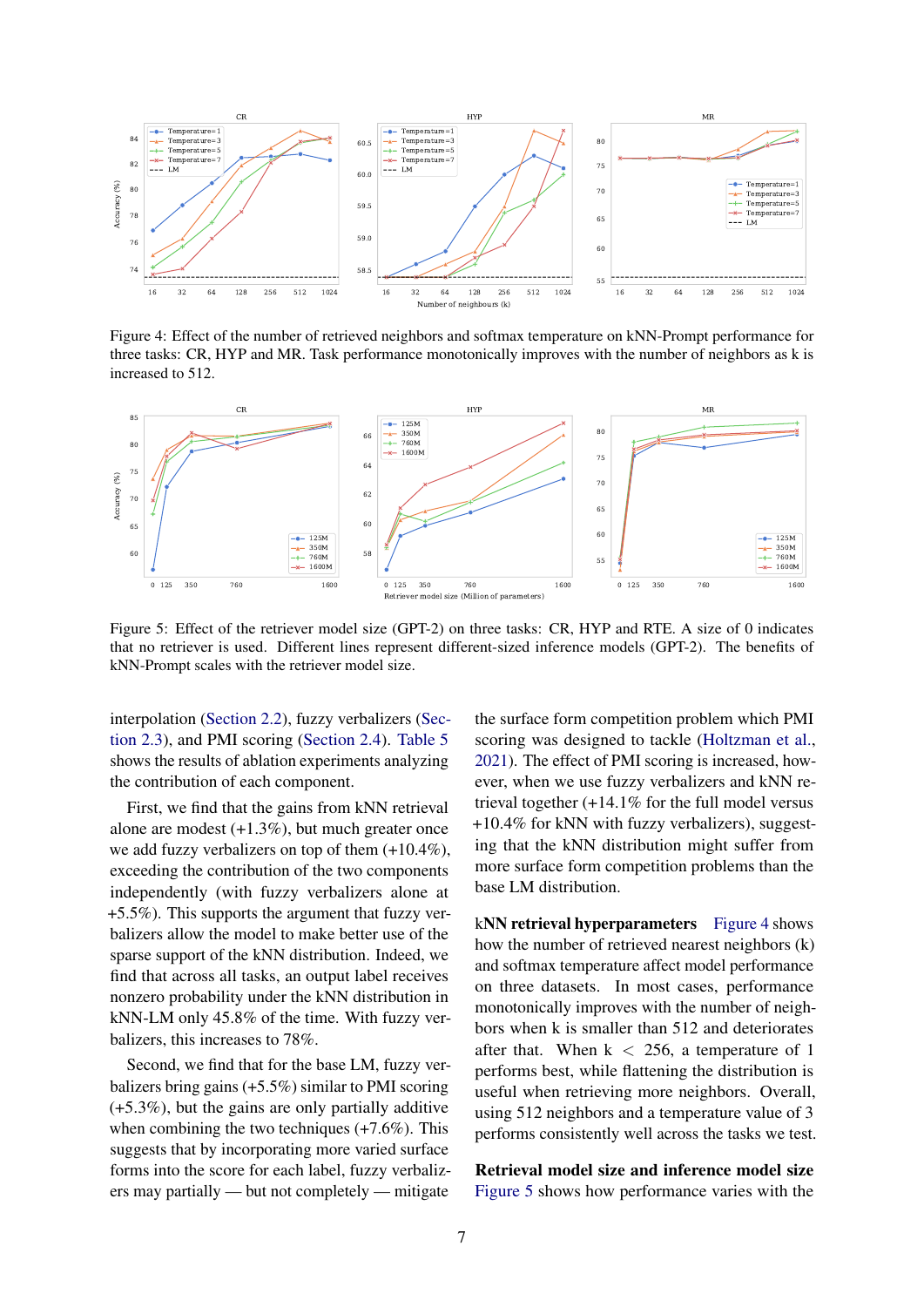size of the retriever and inference models on three tasks. We observe substantial gains as the size of the retriever increases, which hold regardless of inference model size.

It should be noted that a larger retriever leads to a larger datastore and slower retrieval: increasing the retriever size from 125M to 1600M parameters doubles the memory footprint of the datastore, which scales with the size of the retriever model's output embeddings. These computational tradeoffs may inform the retriever size best suited for a particular application.

## 7 Related Work

Retrieval-augmented LMs Several studies propose the use of retrieval mechanisms with external datastores to improve language modeling performance [\(Khandelwal et al.,](#page-8-1) [2020\)](#page-8-1) and opendomain question answering [\(Izacard and Grave,](#page-8-13) [2020;](#page-8-13) [Lewis et al.,](#page-8-14) [2020\)](#page-8-14). Other work incorporates retrieval directly into the LM pretraining process [\(Guu et al.,](#page-8-15) [2020;](#page-8-15) [Borgeaud et al.,](#page-7-0) [2021\)](#page-7-0). [Khandel](#page-8-0)[wal et al.](#page-8-0) [\(2021\)](#page-8-0) applies nearest neighbor retrieval to conditional sequence generation to improve the quality of machine translation systems. Our work is the first to show that retrieval augmentation, introduced at test time, improves the zero-shot inference of language models on a variety of end tasks.

Zero-shot and few-shot inference [Brown et al.](#page-7-5) [\(2020b\)](#page-7-5) demonstrate that large LMs can perform zero-shot (given only a prompt) and few-shot learning (using a concatenation of training examples as demonstrations) without any finetuning. Subsequent work further improves their zero-shot and few-shot abilities with calibration [\(Holtzman et al.,](#page-8-4) [2021;](#page-8-4) [Zhao et al.,](#page-9-6) [2021;](#page-9-6) [Min et al.,](#page-8-16) [2021a\)](#page-8-16), prompt engineering [\(Lu et al.,](#page-8-17) [2021;](#page-8-17) [Shin et al.,](#page-9-7) [2020\)](#page-9-7) and meta-tuning [\(Min et al.,](#page-8-18) [2021b;](#page-8-18) [Wei et al.,](#page-9-8) [2022;](#page-9-8) [Zhong et al.,](#page-9-9) [2021\)](#page-9-9). [Rubin et al.](#page-8-19) [\(2021\)](#page-8-19) and [Liu](#page-8-20) [et al.](#page-8-20) [\(2021\)](#page-8-20) apply retrieval methods to select incontext learning examples that are semanticallysimilar to a test example for few-shot inference. However, these retrieval methods require access to a large set of labeled data. In contrast, kNN-Prompt only assumes the availability of a heterogeneous unlabeled corpus.

## 8 Conclusions and Future Work

We present kNN-Prompt, a new technique to augment LMs with nearest neighbor retrieval for zeroshot inference on end tasks. kNN-Prompt substantially improves zero-shot performance on a wide range of multiple-choice and classification tasks. With a domain- or task-relevant datastore, kNN-Prompt enables efficient domain adaptation with no additional training, and its benefits scale with the size of the retrieval model.

Future work may study the usefulness of kNN-Prompt with larger inference models, which, combined with larger retrieval models, may result in better zero-shot performance. Careful analysis could explore datastore curation methods to balance taskrelevancy, domain generality, and size; datastores could also be compressed for efficient retrieval. Finally, future work may explore the possibility of retrieving and interpolating contexts at different levels of granularity, from tokens and spans to documents.

### References

- <span id="page-7-0"></span>Sebastian Borgeaud, Arthur Mensch, Jordan Hoffmann, Trevor Cai, Eliza Rutherford, Katie Millican, George van den Driessche, Jean-Baptiste Lespiau, Bogdan Damoc, Aidan Clark, et al. 2021. Improving language models by retrieving from trillions of tokens. *arXiv preprint arXiv:2112.04426*.
- <span id="page-7-1"></span>Tom Brown, Benjamin Mann, Nick Ryder, Melanie Subbiah, Jared D Kaplan, Prafulla Dhariwal, Arvind Neelakantan, Pranav Shyam, Girish Sastry, Amanda Askell, et al. 2020a. Language models are few-shot learners. *Advances in neural information processing systems*, 33:1877–1901.
- <span id="page-7-5"></span>Tom B. Brown, Benjamin Mann, Nick Ryder, Melanie Subbiah, Jared Kaplan, Prafulla Dhariwal, Arvind Neelakantan, Pranav Shyam, Girish Sastry, Amanda Askell, Sandhini Agarwal, Ariel Herbert-Voss, Gretchen Krueger, Tom Henighan, Rewon Child, Aditya Ramesh, Daniel M. Ziegler, Jeffrey Wu, Clemens Winter, Christopher Hesse, Mark Chen, Eric Sigler, Mateusz Litwin, Scott Gray, Benjamin Chess, Jack Clark, Christopher Berner, Sam Mc-Candlish, Alec Radford, Ilya Sutskever, and Dario Amodei. 2020b. [Language models are few-shot learn](http://arxiv.org/abs/2005.14165)[ers.](http://arxiv.org/abs/2005.14165) *CoRR*, abs/2005.14165.
- <span id="page-7-4"></span>Ido Dagan, Bill Dolan, Bernardo Magnini, and Dan Roth. 2010. [Recognizing textual entailment: Ratio](https://doi.org/10.1017/S1351324909990234)[nal, evaluation and approaches – erratum.](https://doi.org/10.1017/S1351324909990234) *Natural Language Engineering*, 16(1):105–105.
- <span id="page-7-3"></span>Marie-Catherine de Marneffe, Mandy Simons, and Judith Tonhauser. 2019. [The commitmentbank: Inves](https://doi.org/10.18148/sub/2019.v23i2.601)[tigating projection in naturally occurring discourse.](https://doi.org/10.18148/sub/2019.v23i2.601) *Proceedings of Sinn und Bedeutung*, 23(2):107–124.
- <span id="page-7-2"></span>Suchin Gururangan, Ana Marasović, Swabha Swayamdipta, Kyle Lo, Iz Beltagy, Doug Downey,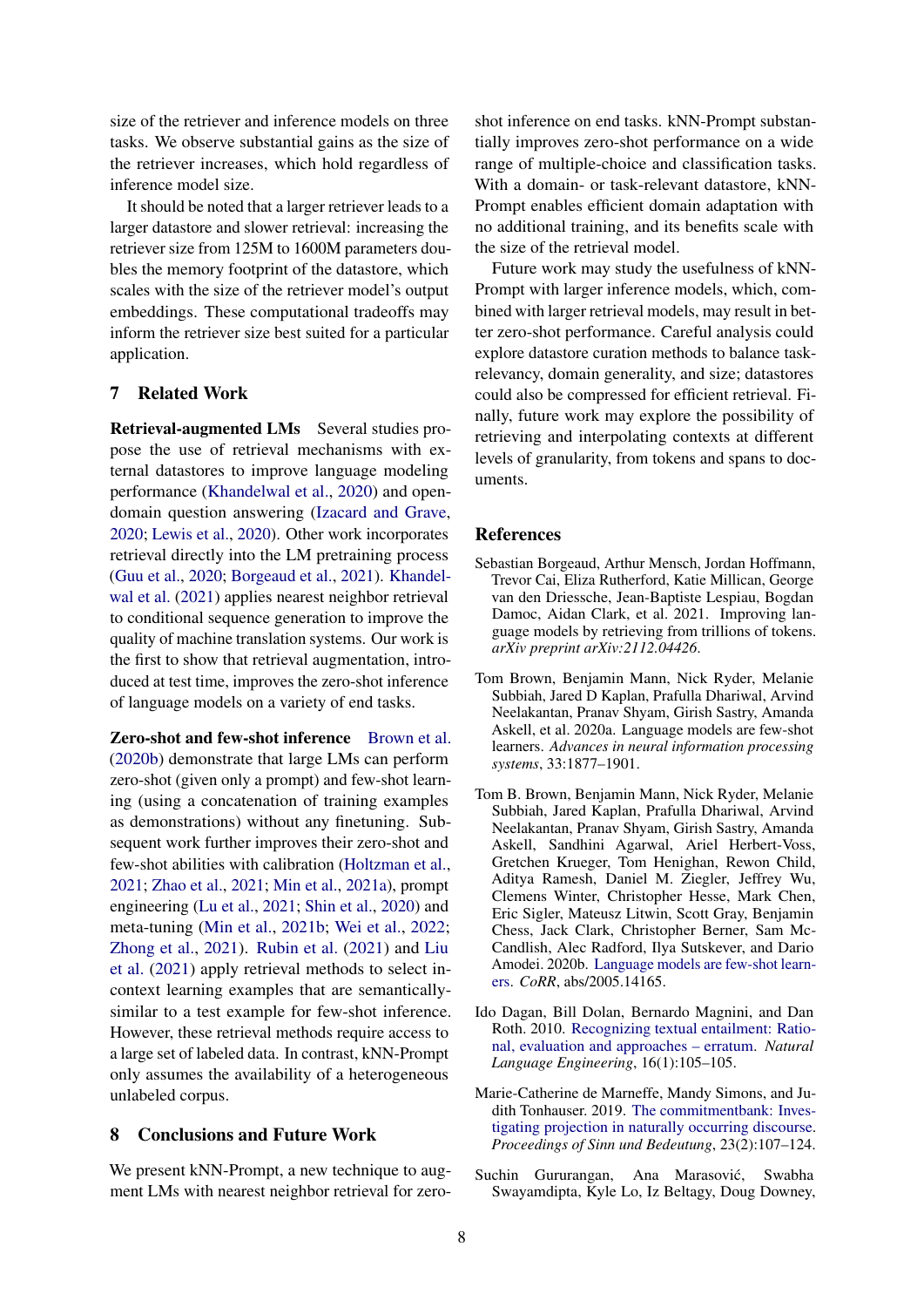and Noah A. Smith. 2020. [Don't stop pretraining:](https://doi.org/10.18653/v1/2020.acl-main.740) [Adapt language models to domains and tasks.](https://doi.org/10.18653/v1/2020.acl-main.740) In *Proceedings of the 58th Annual Meeting of the Association for Computational Linguistics*, pages 8342–8360, Online. Association for Computational Linguistics.

- <span id="page-8-15"></span>Kelvin Guu, Kenton Lee, Zora Tung, Panupong Pasupat, and Mingwei Chang. 2020. Retrieval augmented language model pre-training. In *International Conference on Machine Learning*, pages 3929–3938. PMLR.
- <span id="page-8-2"></span>Junxian He, Graham Neubig, and Taylor Berg-Kirkpatrick. 2021. Efficient nearest neighbor language models. In *Proceedings of the 2021 Conference on Empirical Methods in Natural Language Processing*, pages 5703–5714.
- <span id="page-8-12"></span>Ruining He and Julian McAuley. 2016. Ups and downs: Modeling the visual evolution of fashion trends with one-class collaborative filtering. In *proceedings of the 25th international conference on world wide web*, pages 507–517.
- <span id="page-8-4"></span>Ari Holtzman, Peter West, Vered Shwartz, Yejin Choi, and Luke Zettlemoyer. 2021. [Surface form com](https://doi.org/10.18653/v1/2021.emnlp-main.564)[petition: Why the highest probability answer isn't](https://doi.org/10.18653/v1/2021.emnlp-main.564) [always right.](https://doi.org/10.18653/v1/2021.emnlp-main.564) In *Proceedings of the 2021 Conference on Empirical Methods in Natural Language Processing*, pages 7038–7051, Online and Punta Cana, Dominican Republic. Association for Computational Linguistics.
- <span id="page-8-7"></span>Minqing Hu and Bing Liu. 2004. [Mining and sum](https://doi.org/10.1145/1014052.1014073)[marizing customer reviews.](https://doi.org/10.1145/1014052.1014073) In *Proceedings of the Tenth ACM SIGKDD International Conference on Knowledge Discovery and Data Mining*, KDD '04, page 168–177, New York, NY, USA. Association for Computing Machinery.
- <span id="page-8-13"></span>Gautier Izacard and Edouard Grave. 2020. [Leveraging](https://doi.org/10.48550/ARXIV.2007.01282) [passage retrieval with generative models for open](https://doi.org/10.48550/ARXIV.2007.01282) [domain question answering.](https://doi.org/10.48550/ARXIV.2007.01282)
- <span id="page-8-10"></span>Jeff Johnson, Matthijs Douze, and Hervé Jégou. 2019. Billion-scale similarity search with GPUs. *IEEE Transactions on Big Data*, 7(3):535–547.
- <span id="page-8-0"></span>Urvashi Khandelwal, Angela Fan, Dan Jurafsky, Luke Zettlemoyer, and Mike Lewis. 2021. [Nearest neigh](https://openreview.net/forum?id=7wCBOfJ8hJM)[bor machine translation.](https://openreview.net/forum?id=7wCBOfJ8hJM) In *International Conference on Learning Representations*.
- <span id="page-8-1"></span>Urvashi Khandelwal, Omer Levy, Dan Jurafsky, Luke Zettlemoyer, and Mike Lewis. 2020. [Generalization](https://openreview.net/forum?id=HklBjCEKvH) [through memorization: Nearest neighbor language](https://openreview.net/forum?id=HklBjCEKvH) [models.](https://openreview.net/forum?id=HklBjCEKvH) In *International Conference on Learning Representations*.
- <span id="page-8-8"></span>Johannes Kiesel, Maria Mestre, Rishabh Shukla, Emmanuel Vincent, Payam Adineh, David Corney, Benno Stein, and Martin Potthast. 2019. [SemEval-](https://doi.org/10.18653/v1/S19-2145)[2019 task 4: Hyperpartisan news detection.](https://doi.org/10.18653/v1/S19-2145) In *Proceedings of the 13th International Workshop on Semantic Evaluation*, pages 829–839, Minneapolis,

Minnesota, USA. Association for Computational Linguistics.

- <span id="page-8-14"></span>Patrick Lewis, Ethan Perez, Aleksandra Piktus, Fabio Petroni, Vladimir Karpukhin, Naman Goyal, Heinrich Küttler, Mike Lewis, Wen-tau Yih, Tim Rocktäschel, Sebastian Riedel, and Douwe Kiela. 2020. [Retrieval-augmented generation for knowledge](https://doi.org/10.48550/ARXIV.2005.11401)[intensive nlp tasks.](https://doi.org/10.48550/ARXIV.2005.11401)
- <span id="page-8-20"></span>Jiachang Liu, Dinghan Shen, Yizhe Zhang, Bill Dolan, Lawrence Carin, and Weizhu Chen. 2021. What makes good in-context examples for gpt-3? *arXiv preprint arXiv:2101.06804*.
- <span id="page-8-17"></span>Yao Lu, Max Bartolo, Alastair Moore, Sebastian Riedel, and Pontus Stenetorp. 2021. Fantastically ordered prompts and where to find them: Overcoming few-shot prompt order sensitivity. *arXiv preprint arXiv:2104.08786*.
- <span id="page-8-11"></span>Stephen Merity, Caiming Xiong, James Bradbury, and Richard Socher. 2016. Pointer sentinel mixture models. *arXiv preprint arXiv:1609.07843*.
- <span id="page-8-16"></span>Sewon Min, Mike Lewis, Hannaneh Hajishirzi, and Luke Zettlemoyer. 2021a. Noisy channel language model prompting for few-shot text classification. *arXiv preprint*.
- <span id="page-8-18"></span>Sewon Min, Mike Lewis, Luke Zettlemoyer, and Hannaneh Hajishirzi. 2021b. Metaicl: Learning to learn in context. *arXiv preprint arXiv:2110.15943*.
- <span id="page-8-6"></span>Bo Pang and Lillian Lee. 2005. [Seeing stars: Exploit](https://doi.org/10.3115/1219840.1219855)[ing class relationships for sentiment categorization](https://doi.org/10.3115/1219840.1219855) [with respect to rating scales.](https://doi.org/10.3115/1219840.1219855) In *Proceedings of the 43rd Annual Meeting of the Association for Computational Linguistics (ACL'05)*, pages 115–124, Ann Arbor, Michigan. Association for Computational Linguistics.
- <span id="page-8-5"></span>Jeffrey Pennington, Richard Socher, and Christopher Manning. 2014. [GloVe: Global vectors for word](https://doi.org/10.3115/v1/D14-1162) [representation.](https://doi.org/10.3115/v1/D14-1162) In *Proceedings of the 2014 Conference on Empirical Methods in Natural Language Processing (EMNLP)*, pages 1532–1543, Doha, Qatar. Association for Computational Linguistics.
- <span id="page-8-9"></span>Fabio Petroni, Tim Rocktäschel, Sebastian Riedel, Patrick Lewis, Anton Bakhtin, Yuxiang Wu, and Alexander Miller. 2019. [Language models as knowl](https://doi.org/10.18653/v1/D19-1250)[edge bases?](https://doi.org/10.18653/v1/D19-1250) In *Proceedings of the 2019 Conference on Empirical Methods in Natural Language Processing and the 9th International Joint Conference on Natural Language Processing (EMNLP-IJCNLP)*, pages 2463–2473, Hong Kong, China. Association for Computational Linguistics.
- <span id="page-8-3"></span>Alec Radford, Jeffrey Wu, Rewon Child, David Luan, Dario Amodei, Ilya Sutskever, et al. 2019. Language models are unsupervised multitask learners. *OpenAI blog*, 1(8):9.
- <span id="page-8-19"></span>Ohad Rubin, Jonathan Herzig, and Jonathan Berant. 2021. Learning to retrieve prompts for in-context learning. *arXiv preprint arXiv:2112.08633*.